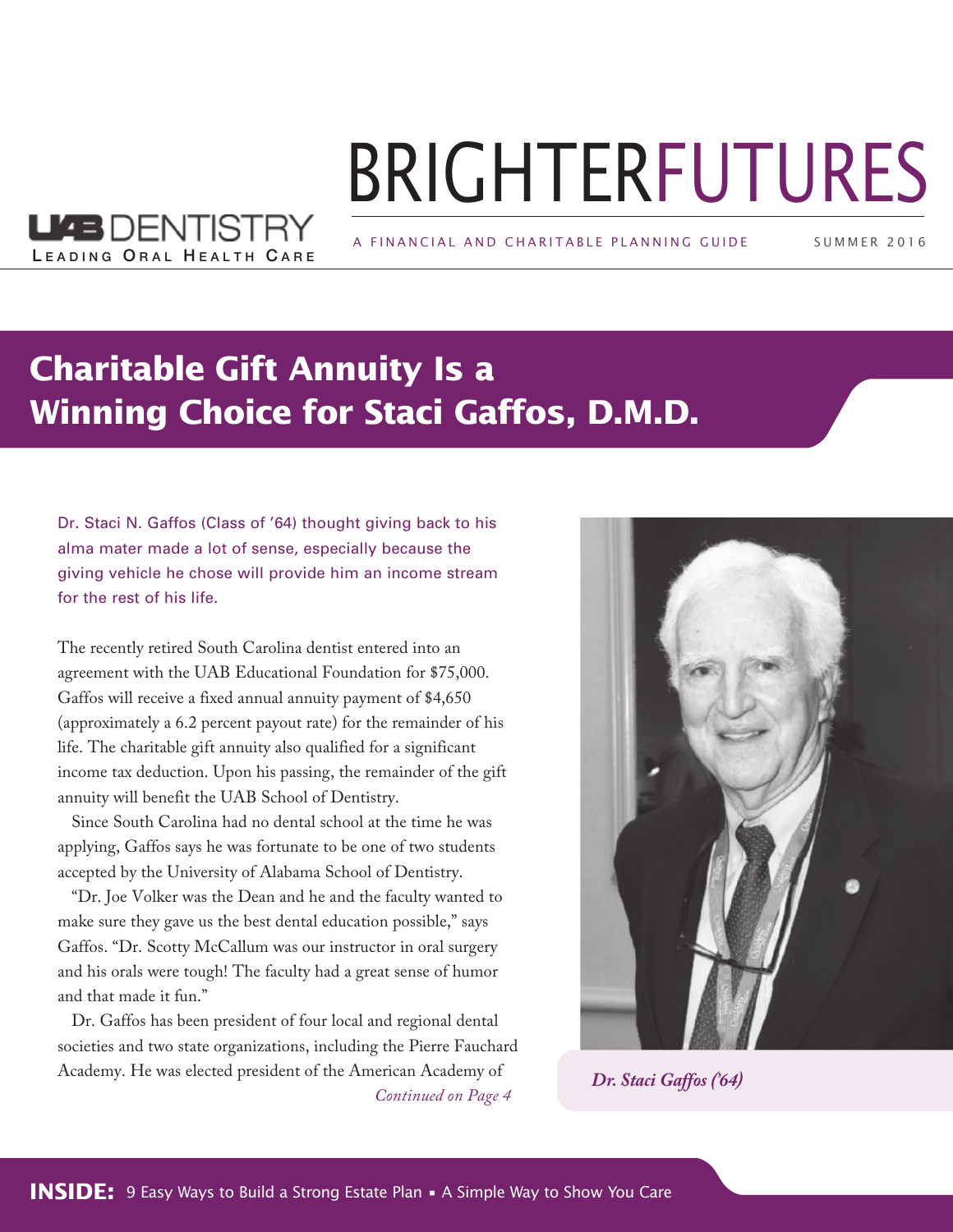# 9 Easy Ways to Build a Strong Estate Plan

Taking the time to create an estate plan can help you decide how to distribute the hard-earned resources you have accumulated throughout your lifetime. Follow this framework to build a plan that achieves your personal and charitable goals and recognizes the people and causes you cherish most.

- **Determine** which people and charities should receive your assets and whether the gifts should be made outright or in a trust. Contact us to learn about the variety of ways to remember us in your estate plan. **1**
- **Select** a trusted family member, friend or responsible party—such as a bank or trust company—to administer your estate, which includes following the instructions in your will and distributing assets. **2**
- **Prepare** an advanced directive (also known as a health care power of attorney) to indicate who should make health care decisions on your behalf if you are unable to do so. Also, decide if you want a living will, which directs that no extraordinary life-sustaining medical procedures shall be used to prolong life when it is medically determined that no hope of recovery remains. **3**
- **Outline** your funeral plans, including the names of people you want to be notified after your passing. **4**
- **Calculate** your net worth and list all of your financial assets, including bank account numbers, insurance policies and retirement plan assets. **5**
- **Compile** a list of all of your personal data, including Social Security number, date of birth and digital information, such as online accounts, user names and passwords. **6**
- **Record** the locations of important documents, such as your vehicle title, marriage certificate, copies of prior years' tax returns, as well as the name of your accountant and estate planning attorney. **7**
- **Ensure** that your will is available outside of your safe-deposit box, which in some states can be closed when you die and not immediately accessible. **8**
- **Consult** an estate planning attorney or tax advisor for assistance as you develop your plan. **9**

*If you are considering* naming us in your will as you make or update your estate plan, please let us know so we can ensure your gift is used as you intended.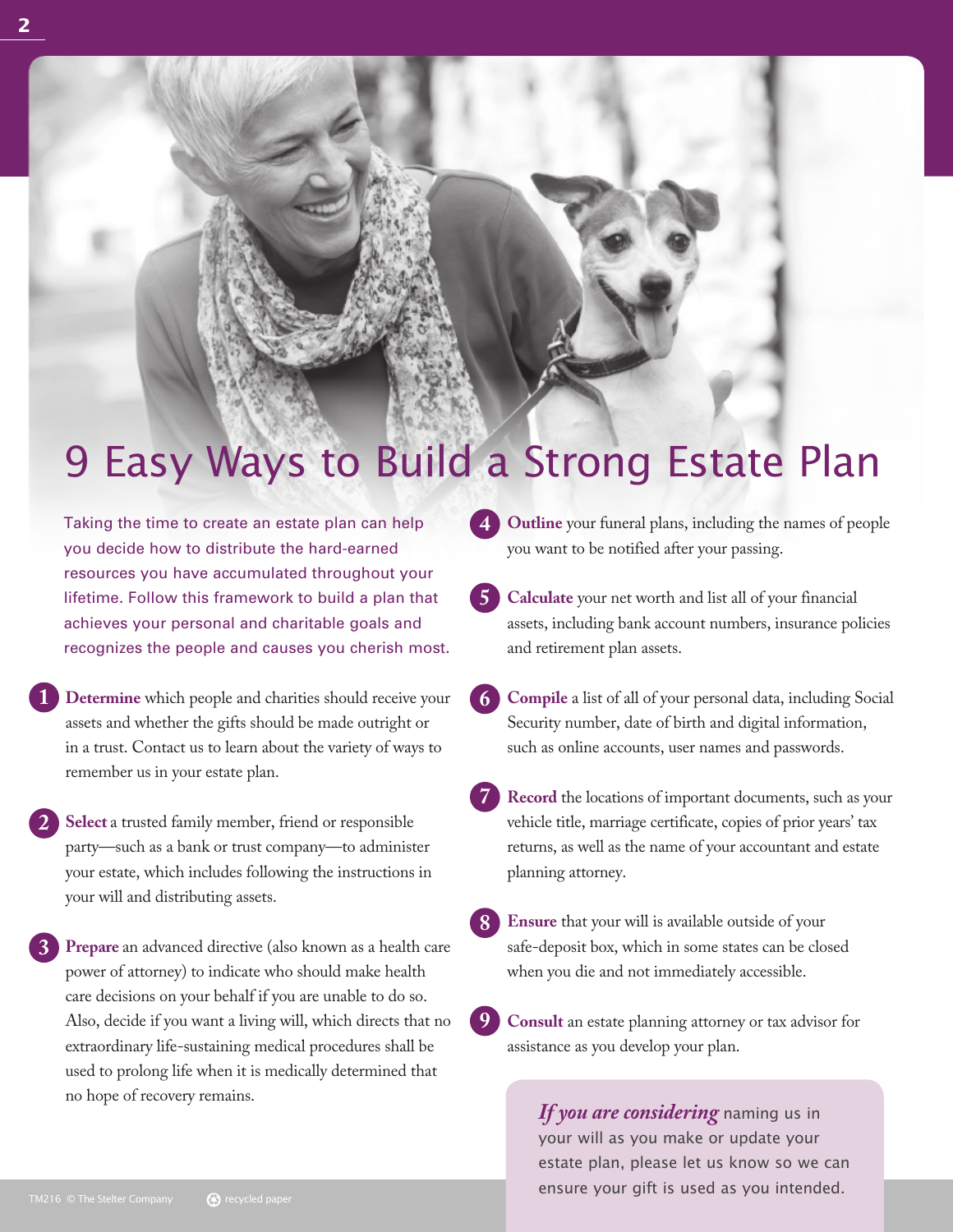### **IIII** GUIDE TO GIVING **IIII**

# A Simple Way to Show You Care

A will or living trust allows you to protect your loved ones long after your lifetime. But these documents also give you the power to provide the causes you care deeply about with the vital resources they need to thrive.

Here are a few basic facts about using your will or trust to make a lasting connection to our organization:

#### **How to Make Your Gift**

Including us in your will or trust is an easy process. Start by contacting us to request official wording for your gift. Then ask your estate planning attorney to use this language when you create your will or trust. If you already have a will or trust, simply ask your attorney to revise or amend the existing document.

#### **Your Benefits**

- **It's worry-free.** You won't give anything away until after your passing, so you can keep using your possessions and resources during your lifetime.
- **You have choices.** You can give a specific item, an amount of money, a gift contingent upon certain events or a percentage of your estate to us.

## *Transform the Lives of Others*

If you have already included us in your will or trust, please let us know so that we can properly thank you. If you're ready to make a gift, we're here to help answer any questions you may have. The impact you can have is priceless.





Estate planning provides an opportunity for you to create an outline for the future that your loved ones feel good about. Our FREE guide *Your Personal Planning Road Map* breaks the planning journey into simple steps. Simply return the enclosed survey to request your copy today.